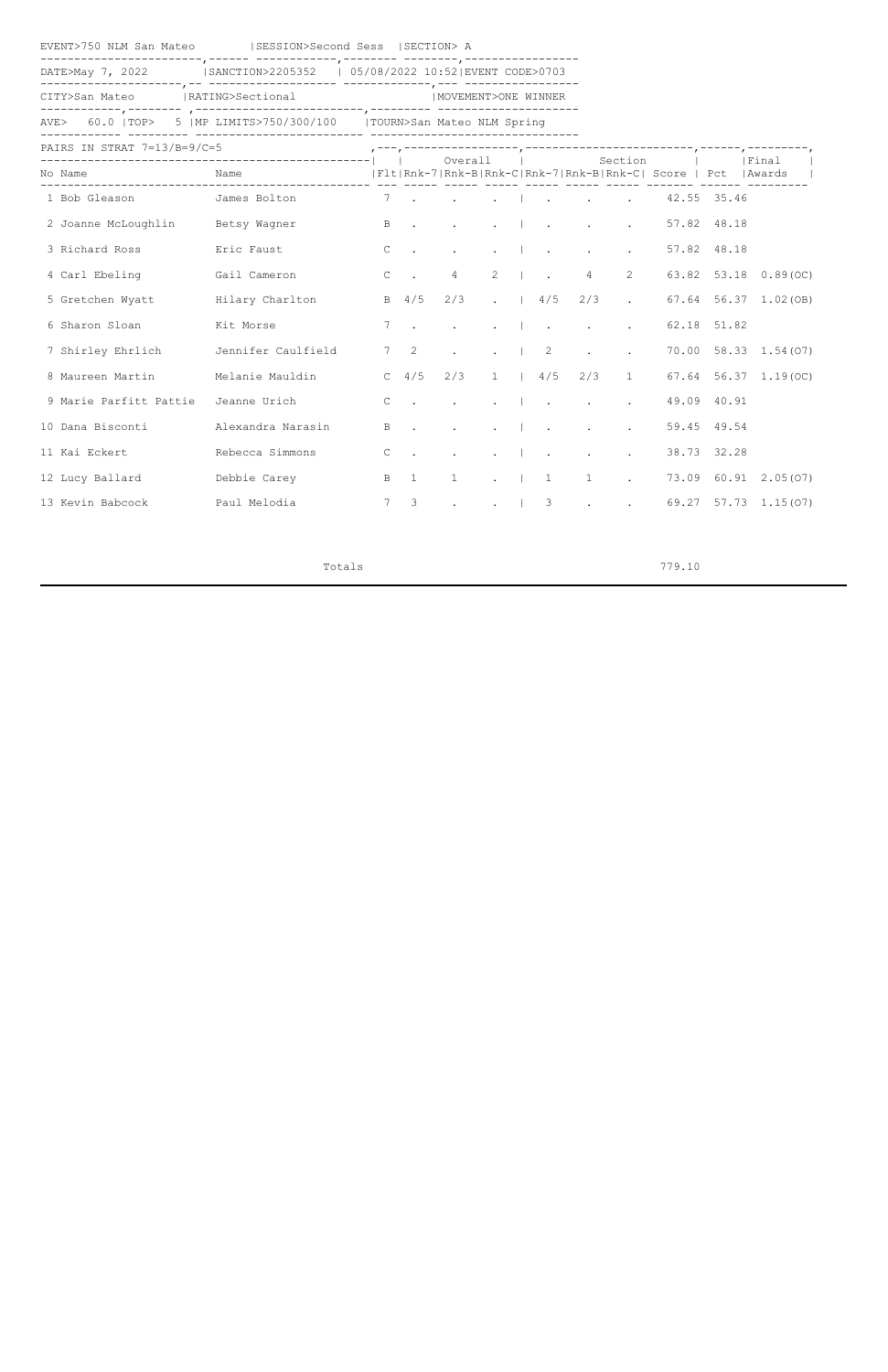EW 6N; EW 6♠; EW 6♦; EW 5♥; EW 2♣; Par −990: EW 6N=



| Contract                 |       | <b>Score</b> |       | <b>Matchpoints Pair</b> |                                                 | Pair                |
|--------------------------|-------|--------------|-------|-------------------------|-------------------------------------------------|---------------------|
|                          | $N-S$ | E-W          | $N-S$ | $E-W$ N-S               |                                                 | E-W                 |
| $5 \vee W - 1$           | 50    |              | 5.00  |                         | $0.00$ 3-Ross-Faust                             | 13-Babcock-Melodia  |
| 3 NT W<br>$\overline{4}$ |       | 430          | 4.00  |                         | 1.00 6-Sloan-Morse                              | 10-Bisconti-Narasin |
| $3NTW$ 5                 |       | 460          | 2.00  |                         | 3.00 1-Gleason-Bolton                           | 7-Ehrlich-Caulfield |
| 3 NTW<br>- 5             |       | 460          | 2.00  |                         | 3.00 2-McLoughlin-Wagner 9-Parfitt Pattie-Urich |                     |
| 3 NTW<br>$\overline{5}$  |       | 460          | 2.00  |                         | 3.00 4-Ebeling-Cameron                          | 12-Ballard-Carey    |
| E<br>$4 \spadesuit$<br>6 |       | 480          | 0.00  |                         | 5.00 5-Wyatt-Charlton                           | 8-Martin-Mauldin    |

## Second Session San Mateo NLM Game May 7, 2022



EW 5♥; EW 3N; EW 2♠; EW 2♦; EW 2♣; Par −450: EW 4♥+1

|              | Contract     |  |       | <b>Score</b> |       | <b>Matchpoints Pair</b> |                                                 | Pair                |
|--------------|--------------|--|-------|--------------|-------|-------------------------|-------------------------------------------------|---------------------|
|              |              |  | $N-S$ | E-W          | $N-S$ | $E-W$ N-S               |                                                 | E-W                 |
| $2 \vee E$ 3 |              |  |       | 140          | 4.00  |                         | 1.00 2-McLoughlin-Wagner 9-Parfitt Pattie-Urich |                     |
|              | $3 \vee E 3$ |  |       | 140          | 4.00  |                         | 1.00 4-Ebeling-Cameron                          | 12-Ballard-Carey    |
| $3 \vee E$ 3 |              |  |       | 140          | 4.00  |                         | 1.00 5-Wyatt-Charlton                           | 8-Martin-Mauldin    |
|              | $3 \vee E 4$ |  |       | 170          | 1.00  |                         | 4.00 1-Gleason-Bolton                           | 7-Ehrlich-Caulfield |
| $2 \vee$     | E 4          |  |       | 170          | 1.00  |                         | 4.00 3-Ross-Faust                               | 13-Babcock-Melodia  |
|              | $E_4$        |  |       | 170          | 1.00  |                         | 4.00 6-Sloan-Morse                              | 10-Bisconti-Narasin |

Second Session San Mateo NLM Game May 7, 2022

| <b>Board</b> 3<br>South Deals<br>E-W Vul | $\triangle KOJ3$<br>$\bullet$ 2<br>$\triangle$ A 10 6 4<br>$*10765$ |                   |
|------------------------------------------|---------------------------------------------------------------------|-------------------|
| $\triangle$ A 7 2                        | N                                                                   | $*1098$           |
| KQ93                                     | $\Lambda$                                                           | $\bullet$ J 8 5 4 |



# EW 3♥; EW 2N; EW 1♠; EW 1♦; NS 1♣; Par −140: EW 2♥+1

| Contract                    |       | <b>Score</b> |       | <b>Matchpoints Pair</b> |                                                 | Pair                |
|-----------------------------|-------|--------------|-------|-------------------------|-------------------------------------------------|---------------------|
|                             | $N-S$ | E-W          | $N-S$ | $E-W$ N-S               |                                                 | E-W                 |
| $4 \vee W - 3$              | 300   |              | 5.00  |                         | 0.00 13-Babcock-Melodia                         | 11-Eckert-Simmons   |
| $4 \cdot E - 2$             | 200   |              | 4.00  |                         | 1.00 6-Sloan-Morse                              | 10-Bisconti-Narasin |
| $2 \vee E - 1$              | 100   |              | 2.50  |                         | 2.50 2-McLoughlin-Wagner 9-Parfitt Pattie-Urich |                     |
| $4 \vee E - 1$              | 100   |              | 2.50  |                         | 2.50 5-Wyatt-Charlton                           | 8-Martin-Mauldin    |
| $2 \cdot S - 2$             |       | 100          | 1.00  |                         | 4.00 4-Ebeling-Cameron                          | 12-Ballard-Carey    |
| $3 \vee E$<br>$\mathcal{R}$ |       | 140          | 0.00  |                         | 5.00 1-Gleason-Bolton                           | 7-Ehrlich-Caulfield |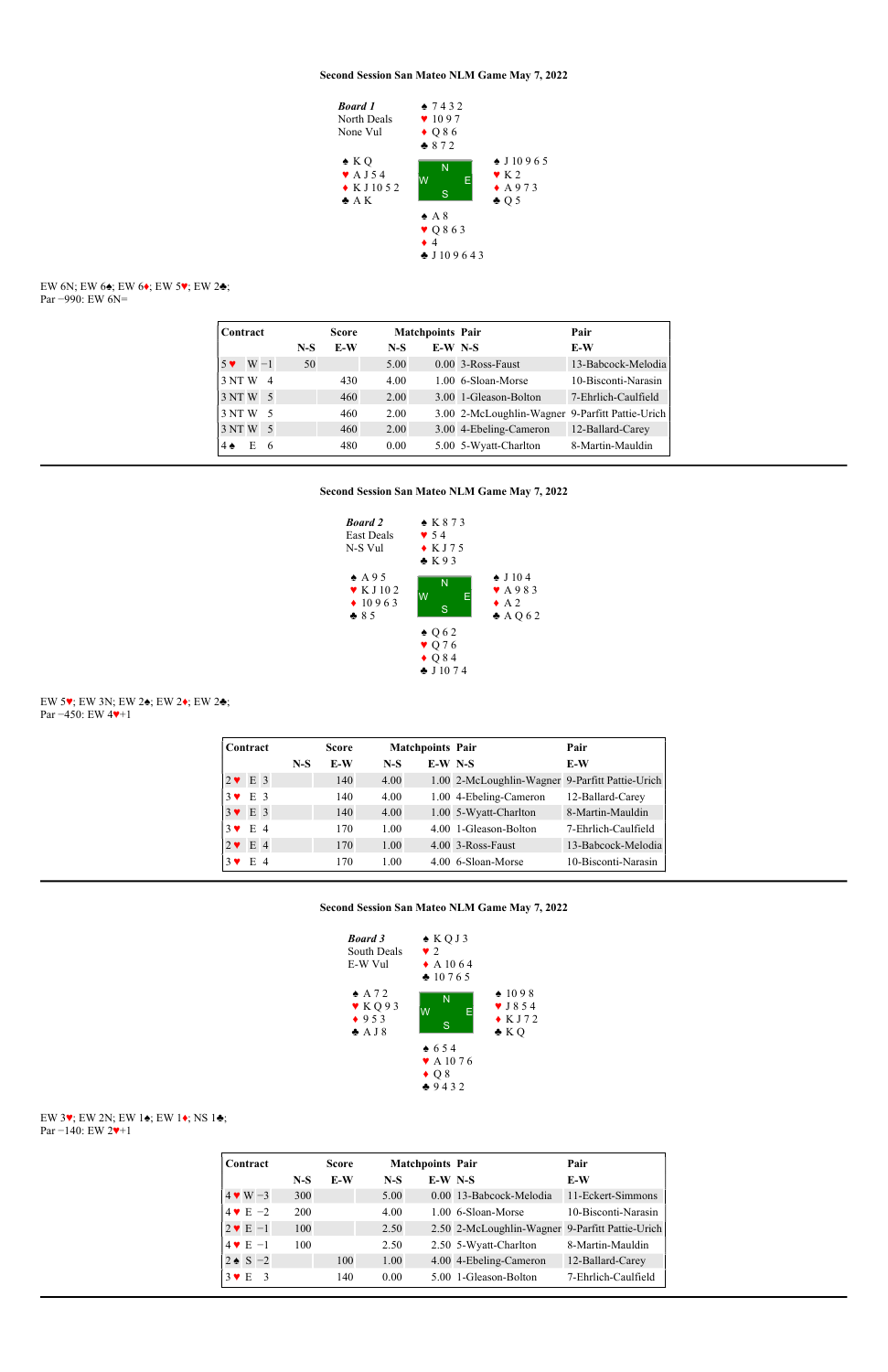### E 2♠; NS 2♥; E 3♣; NS 1N; E 2♦; W 1♠; W 1♦; W 1♣; Par −110: E 2 $\triangleq$ =; E 3 $\triangleq$ =



### EW 3N; EW 5♣; EW 1♠; EW 1♥; EW 1♦; Par −400: EW 3N=; EW 5<del> $\triangleq$ </del>

| Contract                          |       | <b>Score</b> |       | <b>Matchpoints Pair</b> |                                                 | Pair                |
|-----------------------------------|-------|--------------|-------|-------------------------|-------------------------------------------------|---------------------|
|                                   | $N-S$ | E-W          | $N-S$ | $E-W$ N-S               |                                                 | E-W                 |
| $3 \vee N$ 3                      | 140   |              | 5.00  |                         | 0.00 1-Gleason-Bolton                           | 7-Ehrlich-Caulfield |
| $2 \triangleleft W - 1$           | 100   |              | 4.00  |                         | 1.00 2-McLoughlin-Wagner 9-Parfitt Pattie-Urich |                     |
| $4 \vee S - 1$                    |       | 100          | 2.00  |                         | 3.00 4-Ebeling-Cameron                          | 12-Ballard-Carey    |
| $4 \cdot N - 1$                   |       | 100          | 2.00  |                         | 3.00 5-Wyatt-Charlton                           | 8-Martin-Mauldin    |
| $4 \vee N - 1$                    |       | 100          | 2.00  |                         | 3.00 13-Babcock-Melodia                         | 11-Eckert-Simmons   |
| $2 \triangle W$<br>$\overline{2}$ |       | 110          | 0.00  |                         | 5.00 6-Sloan-Morse                              | 10-Bisconti-Narasin |

## Second Session San Mateo NLM Game May 7, 2022

# NS 2♥; NS 3♦; NS 1N; NS 1♠; NS 1♣; Par +110: NS 1<sup>→+2</sup>; NS 1<sup>→+1</sup>



| Contract          |             |                |       | <b>Score</b> |       | <b>Matchpoints Pair</b> |                                           | Pair                |
|-------------------|-------------|----------------|-------|--------------|-------|-------------------------|-------------------------------------------|---------------------|
|                   |             |                | $N-S$ | E-W          | $N-S$ | $E-W$ N-S               |                                           | E-W                 |
| $3 \blacklozenge$ | W           | $\overline{4}$ |       | 130          | 4.50  |                         | 0.50 4-Ebeling-Cameron                    | 11-Eckert-Simmons   |
| $2 \bullet$       | E           | $\overline{4}$ |       | 130          | 4.50  |                         | $0.50$ 6-Sloan-Morse                      | 13-Babcock-Melodia  |
| 3 <sub>2</sub>    | $E \quad 5$ |                |       | 150          | 2.00  |                         | 3.00 1-Gleason-Bolton                     | 12-Ballard-Carey    |
| $3 -$             | E           | - 5            |       | 150          | 2.00  |                         | 3.00 2-McLoughlin-Wagner 8-Martin-Mauldin |                     |
| $3 - 5$           | E           | -5             |       | 150          | 2.00  |                         | 3.00 5-Wyatt-Charlton                     | 7-Ehrlich-Caulfield |
| $1NT S -2$        |             |                |       | 200          | 0.00  |                         | 5.00 3-Ross-Faust                         | 10-Bisconti-Narasin |

#### Second Session San Mateo NLM Game May 7, 2022



| Contract                 |                |                |       | <b>Score</b> |       | <b>Matchpoints Pair</b> |                                           | Pair                |
|--------------------------|----------------|----------------|-------|--------------|-------|-------------------------|-------------------------------------------|---------------------|
|                          |                |                | $N-S$ | E-W          | $N-S$ | $E-W$ N-S               |                                           | E-W                 |
| $1 N T \times E - 1$     |                |                | 400   |              | 5.00  |                         | 0.00 6-Sloan-Morse                        | 13-Babcock-Melodia  |
| $3 \vee$                 | S              | -4             | 170   |              | 4.00  |                         | $1.00$ 3-Ross-Faust                       | 10-Bisconti-Narasin |
| 2NT                      | N <sub>2</sub> |                | 120   |              | 3.00  |                         | 2.00 1-Gleason-Bolton                     | 12-Ballard-Carey    |
| $1$ $\blacktriangledown$ | S.             | $\overline{2}$ | 110   |              | 1.50  |                         | 3.50 2-McLoughlin-Wagner 8-Martin-Mauldin |                     |
| $2 \triangleleft$        |                | S <sub>2</sub> | 110   |              | 1.50  |                         | 3.50 4-Ebeling-Cameron                    | 11-Eckert-Simmons   |
| 2NT                      | $S - 1$        |                |       | 50           | 0.00  |                         | 5.00 5-Wyatt-Charlton                     | 7-Ehrlich-Caulfield |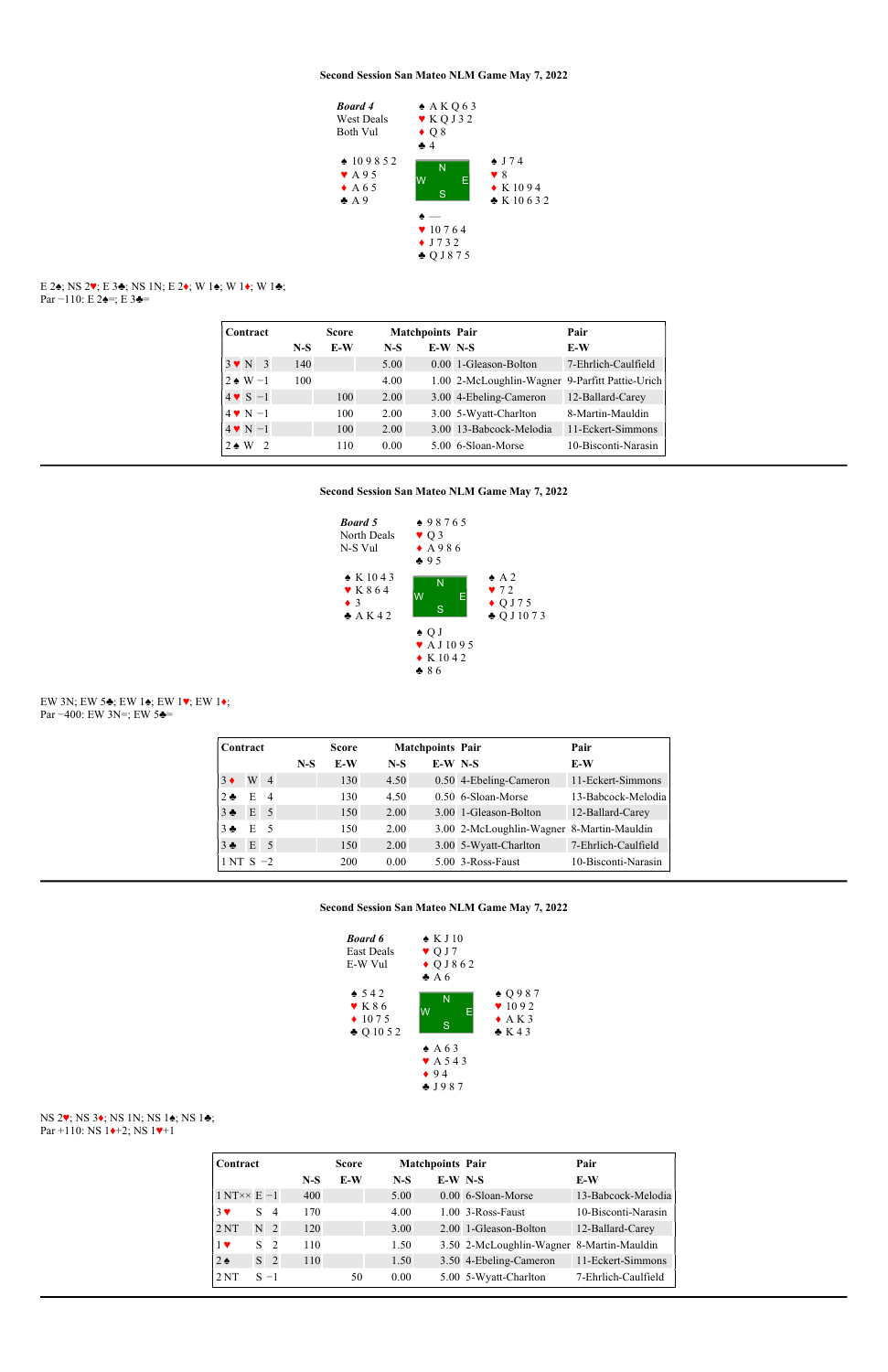

#### EW 2N; NS 2♥; EW 2♦; EW 2♣; S 1♠; Par −120: EW 2N=

| Contract         |       | <b>Score</b> |       | <b>Matchpoints Pair</b> |                                           | Pair                   |
|------------------|-------|--------------|-------|-------------------------|-------------------------------------------|------------------------|
|                  | $N-S$ | E-W          | $N-S$ | $E-W$ N-S               |                                           | E-W                    |
| $4 \vee N$ 4     | 620   |              | 5.00  |                         | 0.00 13-Babcock-Melodia                   | 9-Parfitt Pattie-Urich |
| $3 \vee N-1$     |       | 100          | 4.00  |                         | 1.00 5-Wyatt-Charlton                     | 7-Ehrlich-Caulfield    |
| $4 \vee N - 2$   |       | 200          | 1.50  |                         | 3.50 1-Gleason-Bolton                     | 12-Ballard-Carey       |
| $3 \times N - 1$ |       | 200          | 1.50  |                         | 3.50 2-McLoughlin-Wagner 8-Martin-Mauldin |                        |
| $4 \vee N - 2$   |       | 200          | 1.50  |                         | 3.50 3-Ross-Faust                         | 10-Bisconti-Narasin    |
| $4 \cdot N - 2$  |       | 200          | 1.50  |                         | 3.50 4-Ebeling-Cameron                    | 11-Eckert-Simmons      |

## Second Session San Mateo NLM Game May 7, 2022



### NS 5N; NS 5♠; NS 4♥; NS 3♣; NS 2♦; Par +460: NS 3N+2

| Contract          |                |                |       | <b>Score</b> |       | <b>Matchpoints Pair</b> |                                           | Pair                   |
|-------------------|----------------|----------------|-------|--------------|-------|-------------------------|-------------------------------------------|------------------------|
|                   |                |                | $N-S$ | E-W          | $N-S$ | $E-W$ N-S               |                                           | E-W                    |
| $4 \spadesuit$    | N <sub>6</sub> |                | 480   |              | 5.00  |                         | 0.00 3-Ross-Faust                         | 10-Bisconti-Narasin    |
| 3 <sub>NT</sub> S |                | - 5            | 460   |              | 4.00  |                         | 1.00 4-Ebeling-Cameron                    | 11-Eckert-Simmons      |
| $4 \spadesuit$    | N <sub>5</sub> |                | 450   |              | 3.00  |                         | 2.00 2-McLoughlin-Wagner 8-Martin-Mauldin |                        |
| $4 \spadesuit$    | S.             | $\overline{4}$ | 420   |              | 1.50  |                         | 3.50 5-Wyatt-Charlton                     | 7-Ehrlich-Caulfield    |
| $4 \spadesuit$    | N.             | $\overline{4}$ | 420   |              | 1.50  |                         | 3.50 13-Babcock-Melodia                   | 9-Parfitt Pattie-Urich |
|                   | $N - 1$        |                |       | 50           | 0.00  |                         | 5.00 1-Gleason-Bolton                     | 12-Ballard-Carey       |

### Second Session San Mateo NLM Game May 7, 2022



# NS 5♠; NS 5♣; EW 3♦; NS 1♥; Par +450: NS 4♠+1

| Contract          |         |                |       | <b>Score</b> |       | <b>Matchpoints Pair</b> |                                              | Pair                   |
|-------------------|---------|----------------|-------|--------------|-------|-------------------------|----------------------------------------------|------------------------|
|                   |         |                | $N-S$ | E-W          | $N-S$ | $E-W N-S$               |                                              | E-W                    |
| 1NTS              |         | $\overline{4}$ | 180   |              | 5.00  |                         | 0.00 5-Wyatt-Charlton                        | 12-Ballard-Carey       |
| $2 \bullet$       | N       | $\mathcal{E}$  | 140   |              | 3.00  |                         | 2.00 2-McLoughlin-Wagner 7-Ehrlich-Caulfield |                        |
| $2 \triangleleft$ | N       | $\overline{3}$ | 140   |              | 3.00  |                         | $2.00$ 3-Ross-Faust                          | 9-Parfitt Pattie-Urich |
| $3 \bullet$       | N       | $\mathcal{R}$  | 140   |              | 3.00  |                         | 2.00 13-Babcock-Melodia                      | 10-Bisconti-Narasin    |
| $4\bullet$        |         | $W - 1$        | 100   |              | 1.00  |                         | 4.00 6-Sloan-Morse                           | 8-Martin-Mauldin       |
| $4 \spadesuit$    | $N - 1$ |                |       | 50           | 0.00  |                         | 5.00 1-Gleason-Bolton                        | 11-Eckert-Simmons      |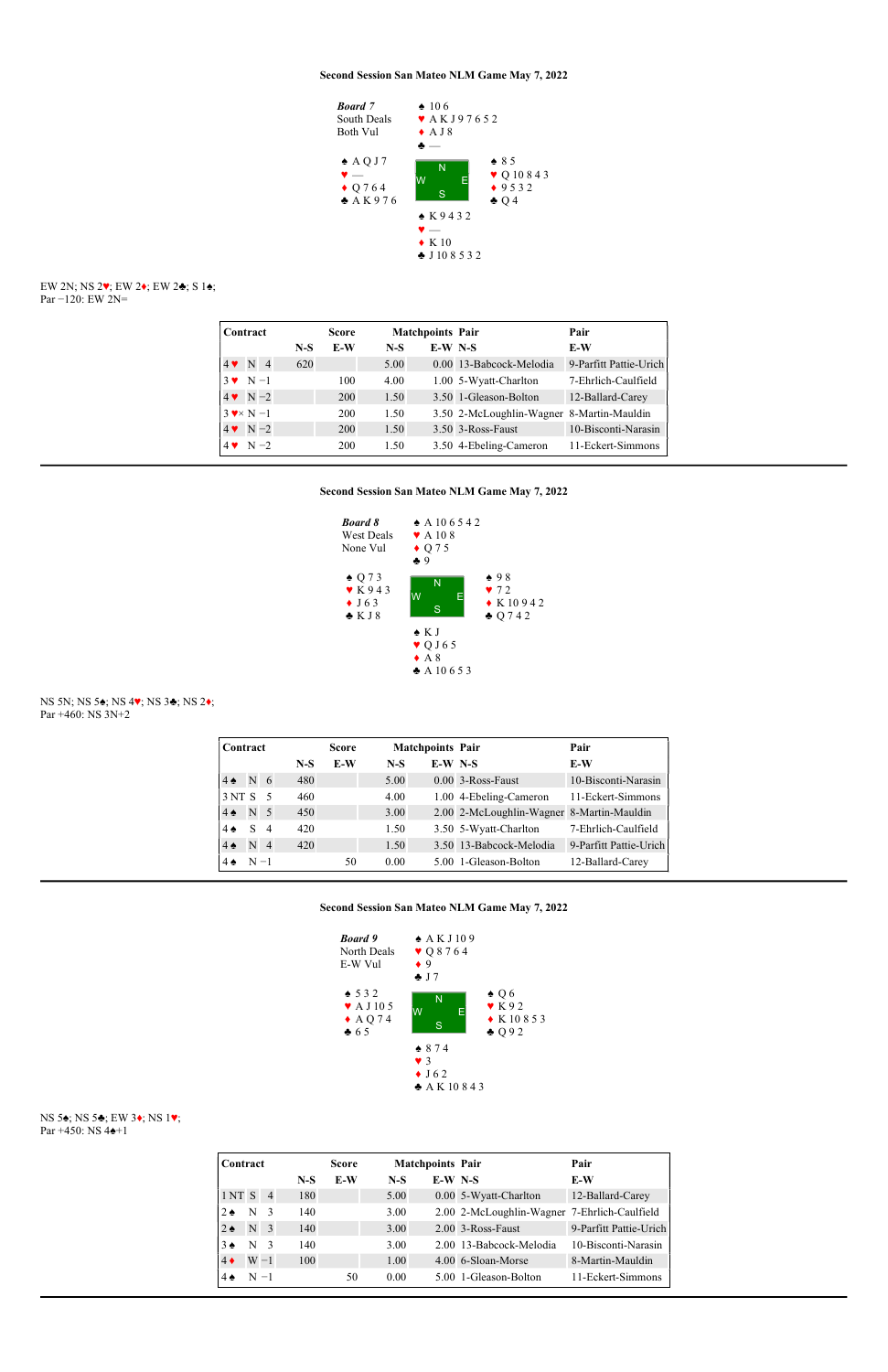### EW 6♦; EW 5N; EW 5♥; EW 2♣; EW 1♠; Par −1370: EW 6 $\triangleleft$ =



| Contract |     |       | <b>Score</b> |       | <b>Matchpoints Pair</b> |                                              | Pair                   |
|----------|-----|-------|--------------|-------|-------------------------|----------------------------------------------|------------------------|
|          |     | $N-S$ | E-W          | $N-S$ | $E-W$ N-S               |                                              | E-W                    |
|          | E 5 |       | 600          | 5.00  |                         | 0.00 13-Babcock-Melodia                      | 10-Bisconti-Narasin    |
|          | W 6 |       | 620          | 4.00  |                         | $1.00$ 3-Ross-Faust                          | 9-Parfitt Pattie-Urich |
| 3 NT W 4 |     |       | 630          | 2.50  |                         | 2.50 1-Gleason-Bolton                        | 11-Eckert-Simmons      |
| 3 NT W 4 |     |       | 630          | 2.50  |                         | 2.50 5-Wyatt-Charlton                        | 12-Ballard-Carey       |
| 3 NT W 5 |     |       | 660          | 1.00  |                         | 4.00 6-Sloan-Morse                           | 8-Martin-Mauldin       |
| 3 NT W 6 |     |       | 690          | 0.00  |                         | 5.00 2-McLoughlin-Wagner 7-Ehrlich-Caulfield |                        |

## Second Session San Mateo NLM Game May 7, 2022

# NS 5♠; NS 5♥; NS 2N; NS 2♣; EW 1♦; Par +650: NS 4♥+1; NS 4♠+1



### EW 4♦; EW 2N; NS 2♠; NS 2♥; EW 2♣; Par −130: EW 4♦=

| Contract    |         |                |       | <b>Score</b> |       | <b>Matchpoints Pair</b> |                                              | Pair                   |
|-------------|---------|----------------|-------|--------------|-------|-------------------------|----------------------------------------------|------------------------|
|             |         |                | $N-S$ | E-W          | $N-S$ | $E-W$ N-S               |                                              | E-W                    |
| $3NT E -1$  |         |                | 50    |              | 3.50  |                         | 1.50 1-Gleason-Bolton                        | 11-Eckert-Simmons      |
| $5 \bullet$ | $W - 1$ |                | 50    |              | 3.50  |                         | 1.50 2-McLoughlin-Wagner 7-Ehrlich-Caulfield |                        |
| $5 \bullet$ | $W - 1$ |                | 50    |              | 3.50  |                         | 1.50 5-Wyatt-Charlton                        | 12-Ballard-Carey       |
| 5 ♦         | $W - 1$ |                | 50    |              | 3.50  |                         | 1.50 6-Sloan-Morse                           | 8-Martin-Mauldin       |
| $4\bullet$  | W       | $\overline{5}$ |       | 150          | 1.00  |                         | 4.00 4-Ebeling-Cameron                       | 10-Bisconti-Narasin    |
| $3 -$       | E       | -6             |       | 170          | 0.00  |                         | 5.00 3-Ross-Faust                            | 9-Parfitt Pattie-Urich |

### Second Session San Mateo NLM Game May 7, 2022



| Contract              |                |  |       | <b>Score</b> |       | <b>Matchpoints Pair</b> |                                              | Pair                   |
|-----------------------|----------------|--|-------|--------------|-------|-------------------------|----------------------------------------------|------------------------|
|                       |                |  | $N-S$ | E-W          | $N-S$ | $E-W$ N-S               |                                              | E-W                    |
| $4 \vee 5$ 5          |                |  | 650   |              | 5.00  |                         | 0.00 3-Ross-Faust                            | 9-Parfitt Pattie-Urich |
| $4 \spadesuit$        | N <sub>4</sub> |  | 620   |              | 4.00  |                         | 1.00 4-Ebeling-Cameron                       | 10-Bisconti-Narasin    |
| $3 \vee N 5$          |                |  | 200   |              | 2.00  |                         | 3.00 1-Gleason-Bolton                        | 11-Eckert-Simmons      |
| $1 \triangleleft N$ 5 |                |  | 200   |              | 2.00  |                         | 3.00 5-Wyatt-Charlton                        | 12-Ballard-Carey       |
| $1 \bullet N 5$       |                |  | 200   |              | 2.00  |                         | 3.00 6-Sloan-Morse                           | 8-Martin-Mauldin       |
| $1 \bullet$           | N <sub>4</sub> |  | 170   |              | 0.00  |                         | 5.00 2-McLoughlin-Wagner 7-Ehrlich-Caulfield |                        |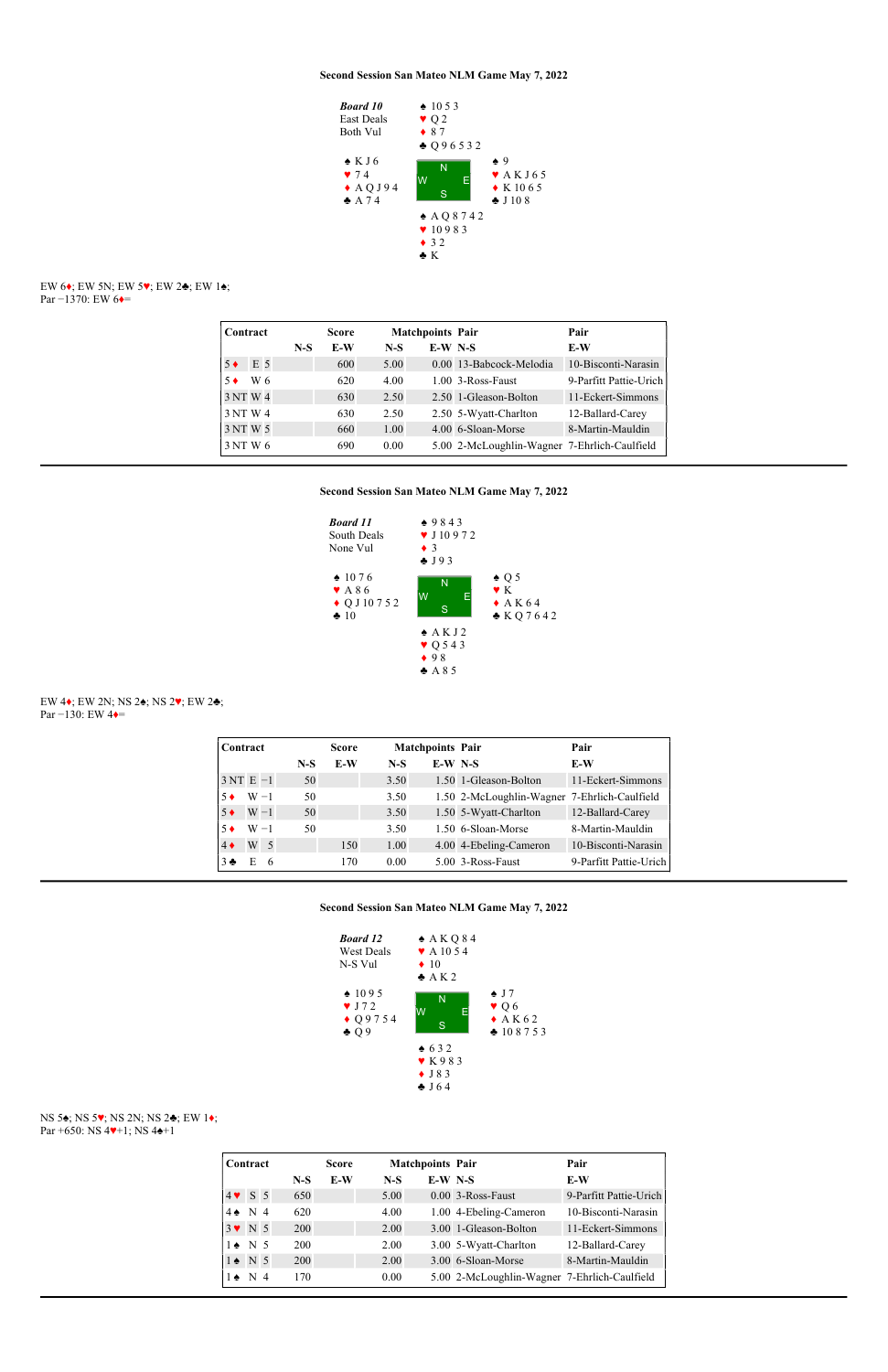

#### S 4 $\bullet$ ; N 3 $\bullet$ ; NS 1N; NS 2 $\bullet$ ; EW 1 $\bullet$ ; EW 1 $\bullet$ ; Par +620: S  $4\spadesuit$ =

| Contract              |                          |       | <b>Score</b> |       | <b>Matchpoints Pair</b> |                                             | Pair                   |
|-----------------------|--------------------------|-------|--------------|-------|-------------------------|---------------------------------------------|------------------------|
|                       |                          | $N-S$ | E-W          | $N-S$ | $E-W$ N-S               |                                             | E-W                    |
| $4 \vee E - 5$        |                          | 500   |              | 5.00  |                         | 0.00 5-Wyatt-Charlton                       | 11-Eckert-Simmons      |
| $2 \triangleleft S$   | - 5                      | 200   |              | 4.00  |                         | 1.00 1-Gleason-Bolton                       | 10-Bisconti-Narasin    |
| $3 \triangleleft S$ 3 |                          | 140   |              | 2.00  |                         | 3.00 2-McLoughlin-Wagner 13-Babcock-Melodia |                        |
| $2 \triangleleft S$   | $\overline{3}$           | 140   |              | 2.00  |                         | 3.00 4-Ebeling-Cameron                      | 9-Parfitt Pattie-Urich |
| $3 \triangleleft S$   | $\overline{\mathbf{3}}$  | 140   |              | 2.00  |                         | 3.00 6-Sloan-Morse                          | 7-Ehrlich-Caulfield    |
| $2 \bullet N$         | $\overline{\phantom{a}}$ | 90    |              | 0.00  |                         | $5.00$ 3-Ross-Faust                         | 8-Martin-Mauldin       |

## Second Session San Mateo NLM Game May 7, 2022



### EW 2N; W 2♥; NS 1♠; E 1♥; EW 1♦; EW 1♣; Par −120: EW 2N=

| Contract                 |                  |       | <b>Score</b> |       | <b>Matchpoints Pair</b> |                                             | Pair                   |
|--------------------------|------------------|-------|--------------|-------|-------------------------|---------------------------------------------|------------------------|
|                          |                  | $N-S$ | E-W          | $N-S$ | $E-W$ N-S               |                                             | E-W                    |
|                          | $4 \times E - 3$ | 500   |              | 5.00  |                         | 0.00 3-Ross-Faust                           | 8-Martin-Mauldin       |
| $3 \bullet$              | $W - 3$          | 150   |              | 4.00  |                         | 1.00 5-Wyatt-Charlton                       | 11-Eckert-Simmons      |
| $4$ $\blacktriangledown$ | $E -2$           | 100   |              | 3.00  |                         | 2.00 4-Ebeling-Cameron                      | 9-Parfitt Pattie-Urich |
| $3 \vee$                 | $E - 1$          | 50    |              | 1.50  |                         | 3.50 1-Gleason-Bolton                       | 10-Bisconti-Narasin    |
| $3 \vee$                 | $E -1$           | 50    |              | 1.50  |                         | 3.50 6-Sloan-Morse                          | 7-Ehrlich-Caulfield    |
| $3 \vee$                 | Е                |       | 140          | 0.00  |                         | 5.00 2-McLoughlin-Wagner 13-Babcock-Melodia |                        |

### Second Session San Mateo NLM Game May 7, 2022



## NS 7N; N 7♠; N 7♥; S 6♠; S 6♥; NS 6♣; EW 1♦; Par +2220: NS 7N=

| Contract               |       |                |       | <b>Score</b> |       | <b>Matchpoints Pair</b> |                                          | Pair                   |
|------------------------|-------|----------------|-------|--------------|-------|-------------------------|------------------------------------------|------------------------|
|                        |       |                | $N-S$ | E-W          | $N-S$ | $E-W$ N-S               |                                          | E-W                    |
| 3NTN6                  |       |                | 690   |              | 5.00  |                         | 0.00 4-Ebeling-Cameron                   | 9-Parfitt Pattie-Urich |
| $5 \vee$               | S     | - 5            | 650   |              | 4.00  |                         | 1.00 5-Wyatt-Charlton                    | 11-Eckert-Simmons      |
| $4 \blacktriangledown$ | S     | $\overline{4}$ | 620   |              | 3.00  |                         | 2.00 6-Sloan-Morse                       | 7-Ehrlich-Caulfield    |
| 6 ♠                    | $N-1$ |                |       | 100          | 1.00  |                         | 4.00 1-Gleason-Bolton                    | 10-Bisconti-Narasin    |
| $6 \vee$               |       | $S - 1$        |       | 100          | 1.00  |                         | 4.00 3-Ross-Faust                        | 8-Martin-Mauldin       |
| $6 -$                  | $N-1$ |                |       | 100          | 1.00  |                         | 4.00 13-Babcock-Melodia 12-Ballard-Carey |                        |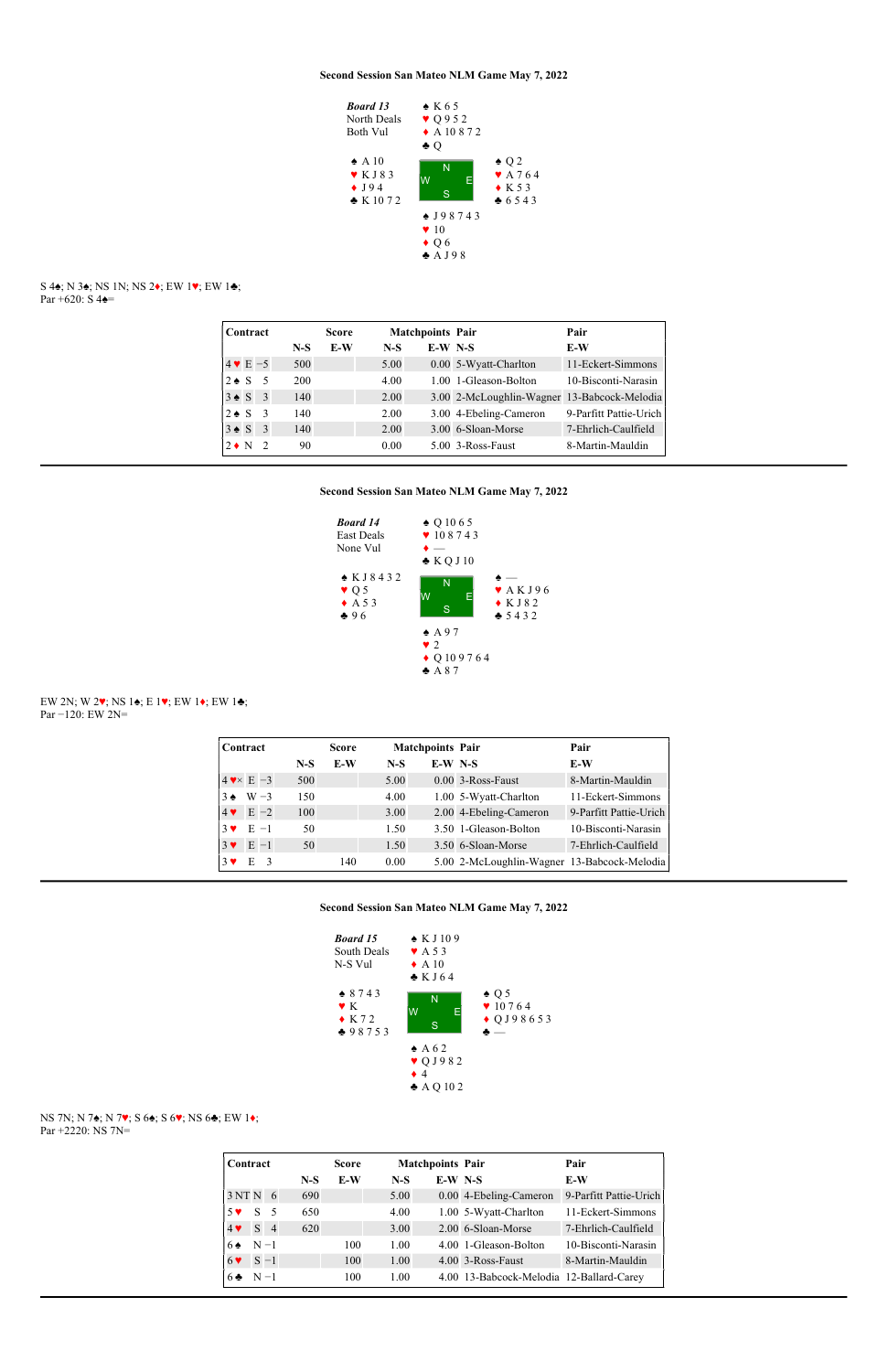

### W 2N; EW 3♣; E 1N; EW 2♦; EW 1♠; Par −120: W 1N+1

| Contract    |             |                |       | <b>Score</b> |       | <b>Matchpoints Pair</b> |                                          | Pair                   |
|-------------|-------------|----------------|-------|--------------|-------|-------------------------|------------------------------------------|------------------------|
|             |             |                | $N-S$ | E-W          | $N-S$ | $E-W$ N-S               |                                          | E-W                    |
| $2 \bullet$ | $S \quad 3$ |                | 140   |              | 5.00  |                         | 0.00 3-Ross-Faust                        | 8-Martin-Mauldin       |
| $2 \bullet$ | $S -1$      |                |       | 50           | 4.00  |                         | 1.00 4-Ebeling-Cameron                   | 9-Parfitt Pattie-Urich |
| 1 NT W      |             | $\overline{1}$ |       | 90           | 3.00  |                         | 2.00 5-Wyatt-Charlton                    | 11-Eckert-Simmons      |
| $2 \bullet$ |             | $S -2$         |       | 100          | 2.00  |                         | 3.00 13-Babcock-Melodia 12-Ballard-Carey |                        |
| $3 \vee$    |             | $S -4$         |       | 150          | 0.50  |                         | 4.50 1-Gleason-Bolton                    | 10-Bisconti-Narasin    |
| 1 NT W      |             | $\mathcal{R}$  |       | 150          | 0.50  |                         | 4.50 6-Sloan-Morse                       | 7-Ehrlich-Caulfield    |

## Second Session San Mateo NLM Game May 7, 2022



EW 7N; EW 7♦; EW 5♥; EW 3♠; EW 3♣; Par −1520: EW 7N=

| Contract                 |                |       | <b>Score</b> |       | <b>Matchpoints Pair</b> |                                            | Pair                   |
|--------------------------|----------------|-------|--------------|-------|-------------------------|--------------------------------------------|------------------------|
|                          |                | $N-S$ | E-W          | $N-S$ | $E-W$ N-S               |                                            | E-W                    |
| $2 \bullet$              | E <sub>2</sub> |       | 90           | 5.00  |                         | 0.00 2-McLoughlin-Wagner 11-Eckert-Simmons |                        |
| $4$ $\blacktriangledown$ | E 4            |       | 420          | 4.00  |                         | $1.00$ 3-Ross-Faust                        | 7-Ehrlich-Caulfield    |
| $5 \bullet$              | W 7            |       | 440          | 3.00  |                         | 2.00 6-Sloan-Morse                         | 12-Ballard-Carey       |
| $4$ $\blacktriangledown$ | E 7            |       | 510          | 2.00  |                         | 3.00 4-Ebeling-Cameron                     | 8-Martin-Mauldin       |
| 3 NT W 7                 |                |       | 520          | 1.00  |                         | 4.00 1-Gleason-Bolton                      | 9-Parfitt Pattie-Urich |
| 6♦                       | W 7            |       | 940          | 0.00  |                         | 5.00 5-Wyatt-Charlton                      | 13-Babcock-Melodia     |

### Second Session San Mateo NLM Game May 7, 2022



# EW 2♥; EW 1N; NS 2♦; NS 2♣; NS 1♠; Par −110: EW 2♥=

| Contract                     |       | <b>Score</b> |       | <b>Matchpoints Pair</b> |                                            | Pair                   |
|------------------------------|-------|--------------|-------|-------------------------|--------------------------------------------|------------------------|
|                              | $N-S$ | E-W          | $N-S$ | $E-W$ N-S               |                                            | E-W                    |
| $2 \vee W - 1$               | 50    |              | 3.50  |                         | 1.50 2-McLoughlin-Wagner 11-Eckert-Simmons |                        |
| $3 \vee W - 1$               | 50    |              | 3.50  |                         | 1.50 3-Ross-Faust                          | 7-Ehrlich-Caulfield    |
| $2 \cdot W - 1$              | 50    |              | 3.50  |                         | 1.50 5-Wyatt-Charlton                      | 13-Babcock-Melodia     |
| $3 \vee W - 1$               | 50    |              | 3.50  |                         | 1.50 6-Sloan-Morse                         | 12-Ballard-Carey       |
| $2 \cdot W$ 3                |       | 140          | 1.00  |                         | 4.00 1-Gleason-Bolton                      | 9-Parfitt Pattie-Urich |
| $3 \vee W$<br>$\overline{4}$ |       | 170          | 0.00  |                         | 5.00 4-Ebeling-Cameron                     | 8-Martin-Mauldin       |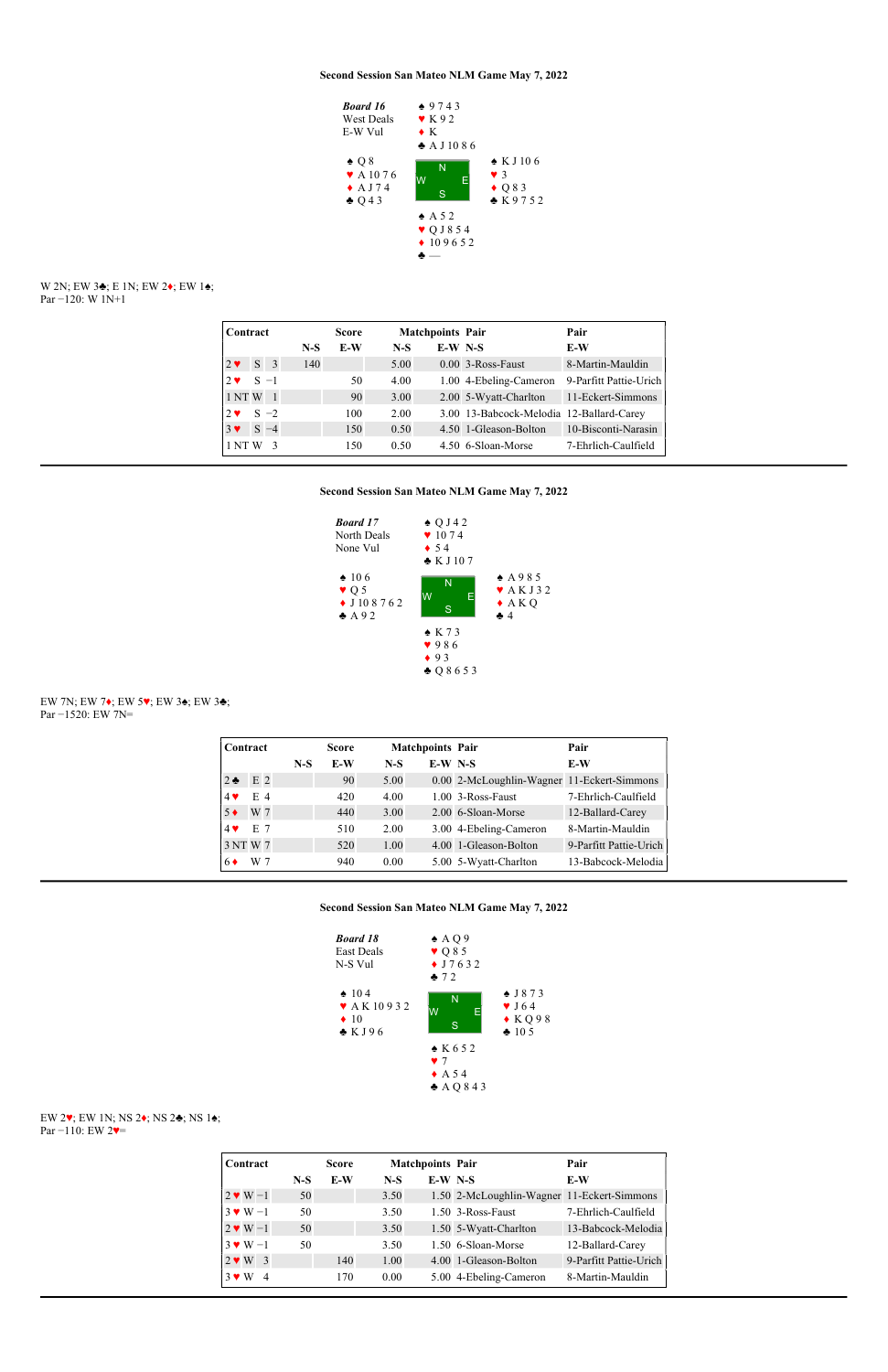#### NS 3♥; EW 2♠; EW 3♦; EW 3♣; NS 1N; Par +140: NS  $3$ .



| Contract            |       | <b>Score</b> |       | <b>Matchpoints Pair</b> |                                            | Pair                   |
|---------------------|-------|--------------|-------|-------------------------|--------------------------------------------|------------------------|
|                     | $N-S$ | E-W          | $N-S$ | $E-W$ N-S               |                                            | E-W                    |
| $3 \vee N$ 4        | 170   |              | 4.50  |                         | 0.50 1-Gleason-Bolton                      | 9-Parfitt Pattie-Urich |
| $3 \vee N$ 4        | 170   |              | 4.50  |                         | 0.50 13-Babcock-Melodia                    | 10-Bisconti-Narasin    |
| $4 \cdot E - 1$     | 100   |              | 2.50  |                         | 2.50 2-McLoughlin-Wagner 11-Eckert-Simmons |                        |
| $4 \cdot E - 1$     | 100   |              | 2.50  |                         | 2.50 4-Ebeling-Cameron                     | 8-Martin-Mauldin       |
| $4 \vee N - 1$      |       | 50           | 1.00  |                         | 4.00 3-Ross-Faust                          | 7-Ehrlich-Caulfield    |
| $4 \bullet E$<br>-4 |       | 130          | 0.00  |                         | 5.00 6-Sloan-Morse                         | 12-Ballard-Carey       |

## Second Session San Mateo NLM Game May 7, 2022



### EW 4♥; EW 3♦; NS 3♣; S 1♠; Par −500: NS 5♣×−2

| Contract      |  |       | <b>Score</b> |       | <b>Matchpoints Pair</b> |                                            | Pair                   |
|---------------|--|-------|--------------|-------|-------------------------|--------------------------------------------|------------------------|
|               |  | $N-S$ | E-W          | $N-S$ | $E-W$ N-S               |                                            | E-W                    |
| $3 \cdot W$ 3 |  |       | 140          | 5.00  |                         | 0.00 2-McLoughlin-Wagner 11-Eckert-Simmons |                        |
| $3 \vee W 4$  |  |       | 170          | 3.50  |                         | 1.50 4-Ebeling-Cameron                     | 8-Martin-Mauldin       |
| $3 \vee W 4$  |  |       | 170          | 3.50  |                         | 1.50 13-Babcock-Melodia                    | 10-Bisconti-Narasin    |
| $4 \cdot W 4$ |  |       | 620          | 1.50  |                         | 3.50 3-Ross-Faust                          | 7-Ehrlich-Caulfield    |
| $4 \cdot W 4$ |  |       | 620          | 1.50  |                         | 3.50 6-Sloan-Morse                         | 12-Ballard-Carey       |
| $4$ W 5       |  |       | 650          | 0.00  |                         | 5.00 1-Gleason-Bolton                      | 9-Parfitt Pattie-Urich |

Second Session San Mateo NLM Game May 7, 2022



## NS 5N; NS 5♠; NS 4♥; NS 4♦; NS 2♣; Par +660: NS 3N+2

| Contract                     |                |       | <b>Score</b> |       | <b>Matchpoints Pair</b> |                                              | Pair                   |
|------------------------------|----------------|-------|--------------|-------|-------------------------|----------------------------------------------|------------------------|
|                              |                | $N-S$ | E-W          | $N-S$ | $E-W$ N-S               |                                              | E-W                    |
| 3 NT S 5                     |                | 660   |              | 4.50  |                         | 0.50 4-Ebeling-Cameron                       | 7-Ehrlich-Caulfield    |
| 3NTS <sub>5</sub>            |                | 660   |              | 4.50  |                         | 0.50 6-Sloan-Morse                           | 11-Eckert-Simmons      |
| 3 NT S 3                     |                | 600   |              | 3.00  |                         | 2.00 2-McLoughlin-Wagner 10-Bisconti-Narasin |                        |
| $3 \bullet$<br>$S_{\text{}}$ | $\overline{4}$ | 170   |              | 2.00  |                         | 3.00 1-Gleason-Bolton                        | 13-Babcock-Melodia     |
| $6NTS-1$                     |                |       | 100          | 0.50  |                         | 4.50 3-Ross-Faust                            | 12-Ballard-Carey       |
| $N-1$                        |                |       | 100          | 0.50  |                         | 4.50 5-Wyatt-Charlton                        | 9-Parfitt Pattie-Urich |